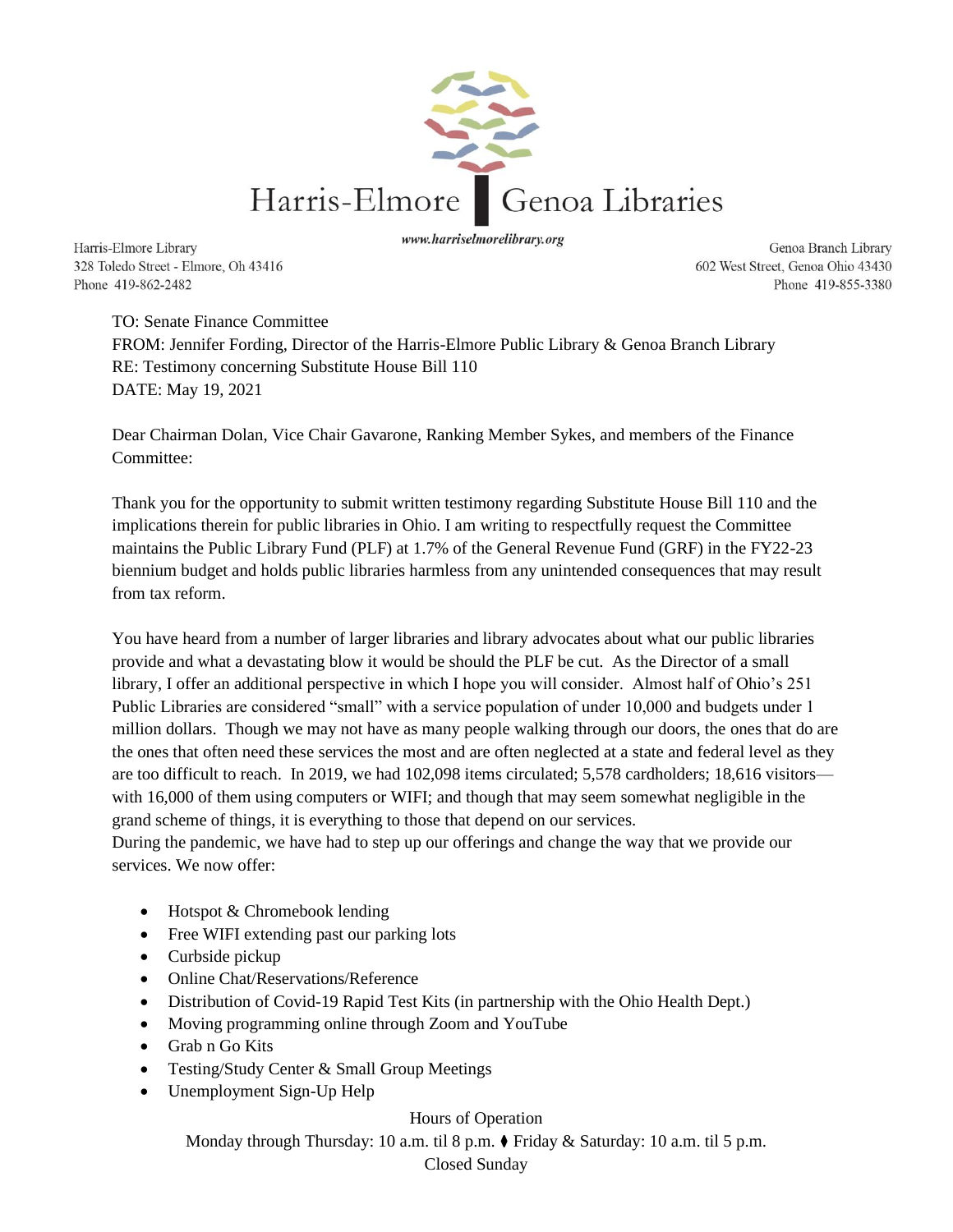

Harris-Elmore Library 328 Toledo Street - Elmore, Oh 43416 Phone 419-862-2482

www.harriselmorelibrary.org

Genoa Branch Library 602 West Street, Genoa Ohio 43430 Phone 419-855-3380

- Resources & Aid for Job Seekers
- Technology Troubleshooting Drop-ins
- Aid in Making Covid-19 Vaccination Appointments
- Free Notary Service
- Database offering & Homework Help
- Homeschooling Resources
- E-books & Audiobooks along with our regular collections
- Providing Voting Forums with local candidates to educate the public on important issues
- Providing an Extension of our Local History Museum
- Providing Genealogical Research in person & online
- Engaging monthly programming & early literacy options
- Working with local CIT officers to spread mental health awareness & to keep those affected patrons engaged & feeling accepted.

*We have had numerous patrons come to the library seeking help for drug addiction and/ or mental health issues. One patron in particular was in mental distress and having an episode in the library. We were able to calm her and immediately found her qualified help with people to talk to—resulting in her having a place to stay, a job, and a mental health specialist within 48 hours.*

We would not be able to provide these services, nor be able to physically operate our libraries without the PLF. The much needed revenue stream provided by the PLF will affect sixty percent of our library budget and a cut may result in our library having to drastically reduce library materials, services, and staffing, which would have an adverse effect on our communities. In addition, we will be severely impacted by the proposed 2% income tax rate reduction, which will deplete our funding further. We implore you to hold libraries harmless when considering these tax cuts.

You may be under the impression that libraries are able to supplement our funding by applying for grants or receiving federal monies from Covid-19 relief funds; However, libraries are not eligible for the COVID-19 relief funds currently being discussed in the bill or the American Rescue Plan (ARP) funding going directly to local governments from the federal government. There are so many libraries, schools, etc. vying for the few grants that exist, that smaller libraries are almost always left out or do not meet the criteria for submission. If a grant is procured, it almost always has specific criteria or stipulations and cannot go toward operating costs.

Hours of Operation Monday through Thursday: 10 a.m. til 8 p.m. ⧫ Friday & Saturday: 10 a.m. til 5 p.m. Closed Sunday